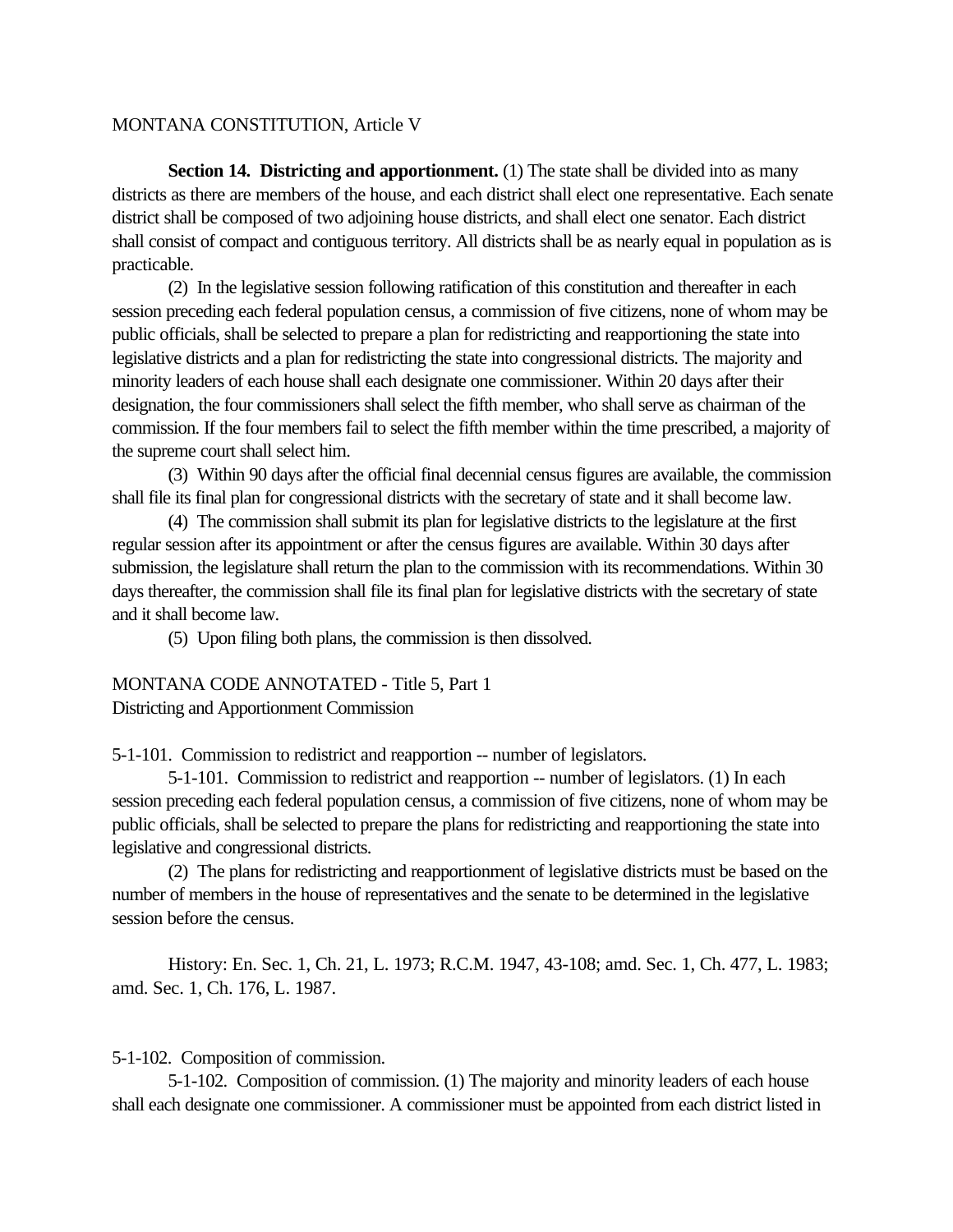subsection (2). The majority leader in the senate has first choice of the district from which the majority leader will select a commissioner, and the majority leader of the house has second choice. Within 20 days after their designation, the four commissioners shall select the fifth member, who shall serve as the presiding officer of the commission. If the four members fail to select the fifth member within the time prescribed, a majority of the supreme court shall select the fifth member.

(2) The commission districts are the following counties:

(a) District 1: Lincoln, Flathead, Sanders, Lake, Mineral, Missoula, and Ravalli;

(b) District 2: Lewis and Clark, Powell, Granite, Deer Lodge, Silver Bow, Jefferson,

Broadwater, Meagher, Beaverhead, Madison, Gallatin, and Park;

(c) District 3: Glacier, Toole, Liberty, Hill, Blaine, Phillips, Valley, Daniels, Sheridan, Roosevelt, Richland, McCone, Garfield, Petroleum, Fergus, Judith Basin, Cascade, Chouteau, Teton, and Pondera; and

(d) District 4: Wheatland, Golden Valley, Musselshell, Treasure, Rosebud, Custer, Prairie, Dawson, Wibaux, Fallon, Carter, Powder River, Big Horn, Yellowstone, Carbon, Stillwater, and Sweet Grass.

History: En. Sec. 2, Ch. 21, L. 1973; R.C.M. 1947, 43-109; amd. Sec. 9, Ch. 52, L. 1993.

5-1-103. Vacancy on commission.

5-1-103. Vacancy on commission. (1) In the event a vacancy occurs on the commission, the appointing authority of the vacated seat shall designate a successor.

(2) In the event the appointing authority at the time a vacancy occurs is of the opposite political party than that of the appointing authority that made the appointment that is vacant, the majority or minority leader of the same political party as the appointing authority that made the original appointment of the commissioner whose position is vacated shall designate the successor.

History: En. Sec. 3, Ch. 21, L. 1973; R.C.M. 1947, 43-110; amd. Sec. 1, Ch. 16, L. 1981.

5-1-104. Compensation and expenses.

5-1-104. Compensation and expenses. Commissioners are entitled to the same compensation and expenses as provided to members of the legislature in 5-2-302 while attending commission meetings or carrying out the official duties of the commission.

History: En. Sec. 4, Ch. 21, L. 1973; amd. Sec. 18, Ch. 439, L. 1975; R.C.M. 1947, 43-111; amd. Sec. 1, Ch. 69, L. 1983.

5-1-105. Restriction on commissioners seeking election to legislature.

5-1-105. Restriction on commissioners seeking election to legislature. A member of the commission may not run for election to a legislative seat within 2 years after the districting and apportionment plan in which he participated becomes effective.

History: En. Sec. 11, Ch. 21, L. 1973; R.C.M. 1947, 43-118.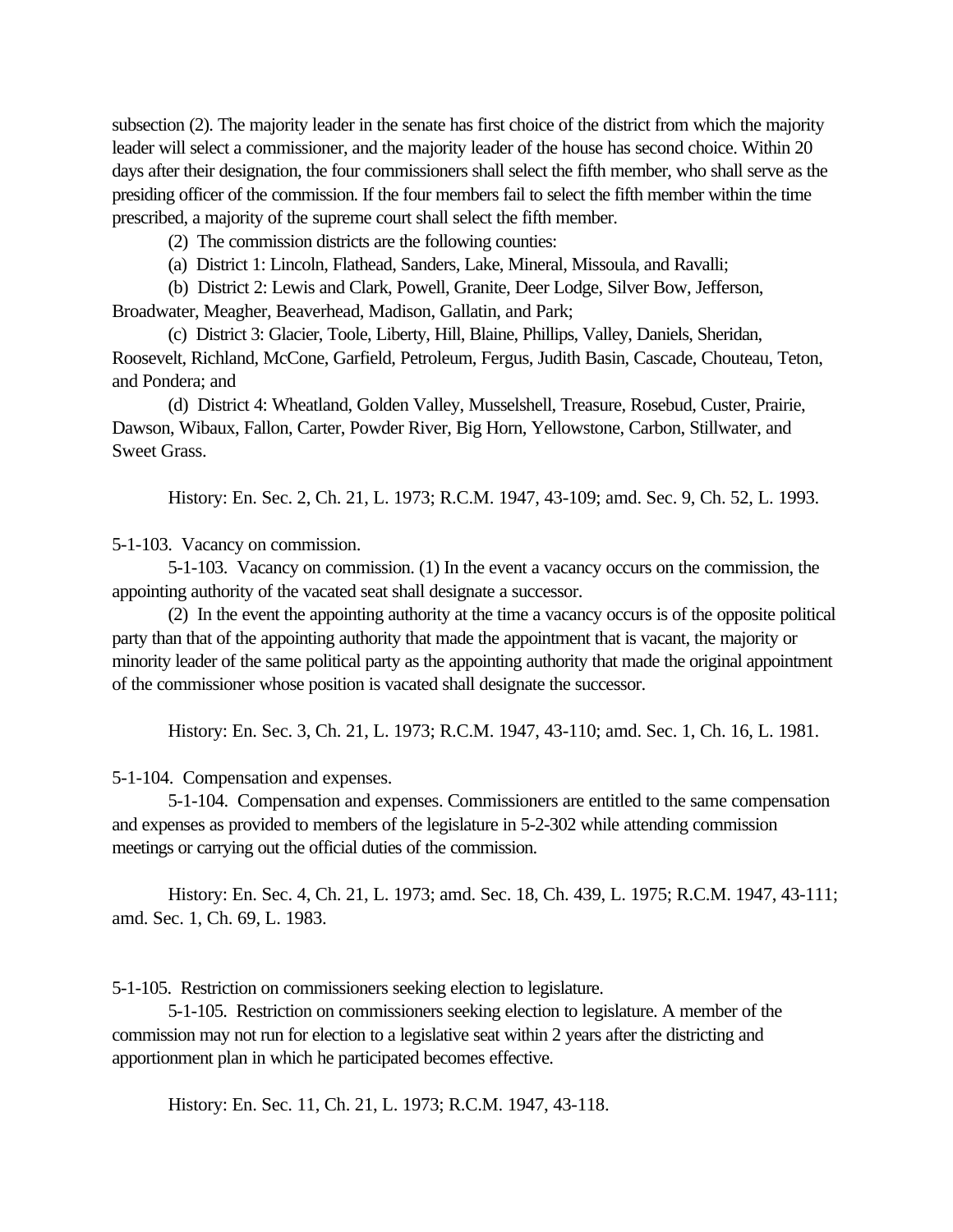5-1-106. Legislative services division to provide technical and clerical services.

5-1-106. Legislative services division to provide technical and clerical services. The executive director of the legislative services division, under the direction of the commission, shall provide the technical staff and clerical services that the commission needs to prepare its districting and apportionment plans.

History: En. Sec. 5, Ch. 21, L. 1973; R.C.M. 1947, 43-112; amd. Sec. 2, Ch. 477, L. 1983; amd. Sec. 13, Ch. 545, L. 1995.

5-1-107. Assistance of state agencies.

5-1-107. Assistance of state agencies. Upon request state agencies shall cooperate with the commission and furnish technical assistance and consulting personnel.

History: En. Sec. 6, Ch. 21, L. 1973; R.C.M. 1947, 43-113.

5-1-108. Public hearing on plans.

5-1-108. Public hearing on plans. (1) Before the commission files its final congressional redistricting plan with the secretary of state, the commission shall hold at least one public hearing on it.

(2) Before the commission submits its legislative redistricting plan to the legislature, it shall hold at least one public hearing on the plan at the state capitol.

(3) The commission may hold other hearings as it deems necessary.

History: En. Sec. 7, Ch. 21, L. 1973; R.C.M. 1947, 43-114; amd. Sec. 3, Ch. 477, L. 1983.

5-1-109. Submission of plan for legislative redistricting to legislature. The commission shall submit its legislative redistricting plan to the legislature by the 10th legislative day of the first regular session after its appointment or after the census figures are available.

History: En. Sec. 8, Ch. 21, L. 1973; R.C.M. 1947, 43-115; amd. Sec. 4, Ch. 477, L. 1983.

5-1-110. Recommendations of legislature.

5-1-110. Recommendations of legislature. Within 30 days after the commission submits its legislative redistricting plan to the legislature, the legislature shall return the plan to the commission with its recommendations.

History: En. Sec. 9, Ch. 21, L. 1973; R.C.M. 1947, 43-116; amd. Sec. 5, Ch. 477, L. 1983.

5-1-111. Final plan -- dissolution of commission.

5-1-111. Final plan -- dissolution of commission. (1) Within 90 days after the official final decennial census figures are available, the commission shall file its final plan for congressional districts with the secretary of state and it shall become law.